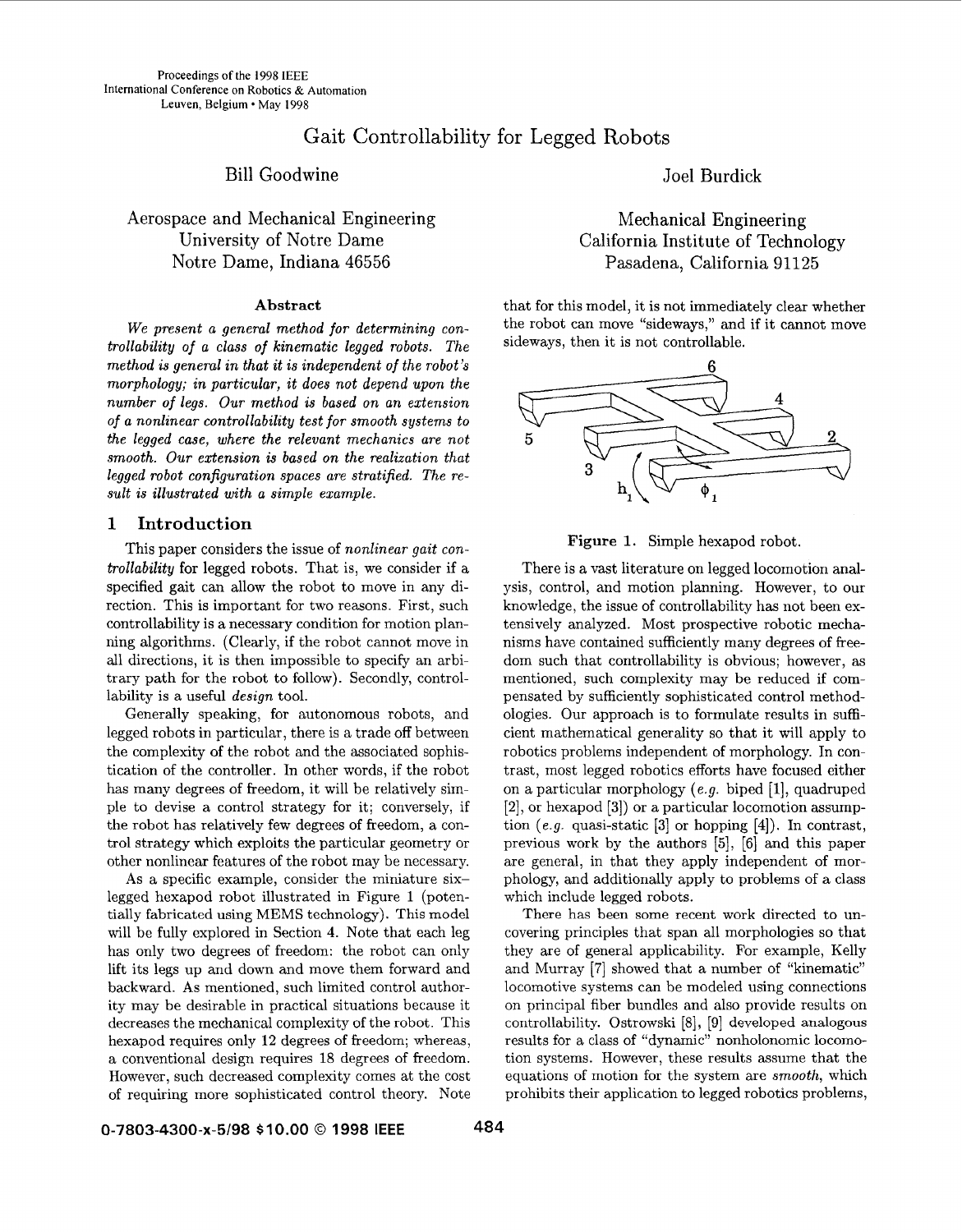where the equations of motion are discontinuous. Standard nonlinear controllability tests (Chow's theorem and variations thereof), require that the system's equations of motion be smooth. The main contribution of this work is the extension of these standard nonlinear control methodologies to a class of problems where the equations of motion are discontinuous.

## **2 Background**

the notion of a stratified configuration space. In this section we introduce Chow's theorem and

## **2.1 Mathematical Preliminaries**

trol systems with equations of motion of the form This paper is concerned with *driftless* robotic con-

$$
\dot{x}=g_1(x)u^1+\cdots+g_m(x)u^m, \qquad (1)
$$

where  $x$  is the state of the robot and is a point in configuration manifold *M,* the *ui* are the control inputs, and the  $g_i(x)$  are vector fields defined on *M*. The driftless assumption limits our results to quasi-static: robotic locomotion.

Central to nonlinear control theory is the *Lie bracket.* Given two vector fields,  $g_1(x)$  and  $g_2(x)$ , their Lie bracket is the product defined by

$$
[g_1,g_2]=\frac{\partial g_2}{\partial x}g_1-\frac{\partial g_1}{\partial x}g_2.
$$

Lie brackets can be thought of **as** "new directions" in which the system can flow because of the relationship

$$
\phi_\epsilon^{-g_2}\circ\phi_\epsilon^{-g_1}\circ\phi_\epsilon^{g_2}\circ\phi_\epsilon^{g_1}(x_0)=\phi_{\epsilon^2}^{[g_1,g_2]}(x_0)+\mathcal{O}(\epsilon^3),
$$

where  $\phi_t^g$  denotes the flow along the vector field *g* for time *t, i.e.,* the solution to  $\dot{x} = g(x)$ . In words, if we appropriately "modulate" the control inputs  $u^1$  and  $u^2$ , to leading order, the resulting flow is along the Lie bracket,  $[g_1, g_2]$ . The span of a set of vector fields is a *distribution*,  $\Delta = \text{span}\{g_1, \ldots, g_m\}$ , and its closure under Lie bracketing is the *involutive closure* of the under Lie bracketing is the *involutive closure* of the distribution, denoted  $\overline{\Delta}$ , which is the smallest distribution such that if  $f, g \in \overline{\Delta}$  then  $[f, g] \in \overline{\Delta}$ bution such that if  $f, g \in \overline{\Delta}$ , then  $[f, g] \in \overline{\Delta}$ .

**A** system is *small time locally controllable* (STLC) if it can reach any point in an open neighborhood of its starting point in arbitrarily small time. **A** fundamental result in nonlinear control theory is Chow's Theorem which relates involutive distributions to controllability.

THEOREM 2.1 Let  $\overline{\Delta}$  be the involutive distribution *formed by the vector fields in Equation 1. If dim*  $(\overline{\Delta})$  = *dim(M), then the system is STLC.* 

Unfortunately, Chow's theorem can not be applied to analyze legged systems because the Lie bracket calculations require that the equations of motion be sufficiently differentiable. Our goal is to develop an analog of Chow's theorem for such legged systems.



**Figure 2.** Stratified configuration manifold structure for a biped robot.

#### **2.2 Stratified Configuration Spaces**

We will motivate our definition of a stratified configuration space with a simple example. Consider a biped robot. The configuration manifold for the robot describes the spatial position and orientation of the robot **as** well **as** variables such **as** joint angles which describe its internal geometry. The set of configurations corresponding to one of the feet in contact with the ground is a codimension one submanifold of the configuration space. The same is true when the other foot contacts the ground. Similarly, when both feet are in contact with the ground, the system is on a codimension 2 submanifold of the configuration space formed by the intersection of the single contact submanifolds. The structure of the configuration manifold for such a biped is abstractly illustrated in Figure **2.** The goal in this paper is to exploit the geometric structure of such configuration spaces.

Because the robot is subjected to different constraints on each submanifold described above, it will have different equations of motion depending upon which combination of feet are in contact with the ground. Also, except for when the robot transitions from a state where a foot is off of the ground to one where a foot contacts the ground, the equations of motion for the system are smooth.

We will refer to the configuration space for the biped robot in Figure 2 **as** *stratified.* By considering legged robot systems more general than the biped in Figure 2, we can develop a general definition of stratified configuration spaces. Let  $M = S_0$  denote the legged robot's entire configuration manifold. Let  $S_i \subset M$  denote the codimension one submanifold of *M* that corresponds to all configurations where only the *ith* foot contacts the terrain. Denote, the intersection of  $S_i$  and  $S_j$ , by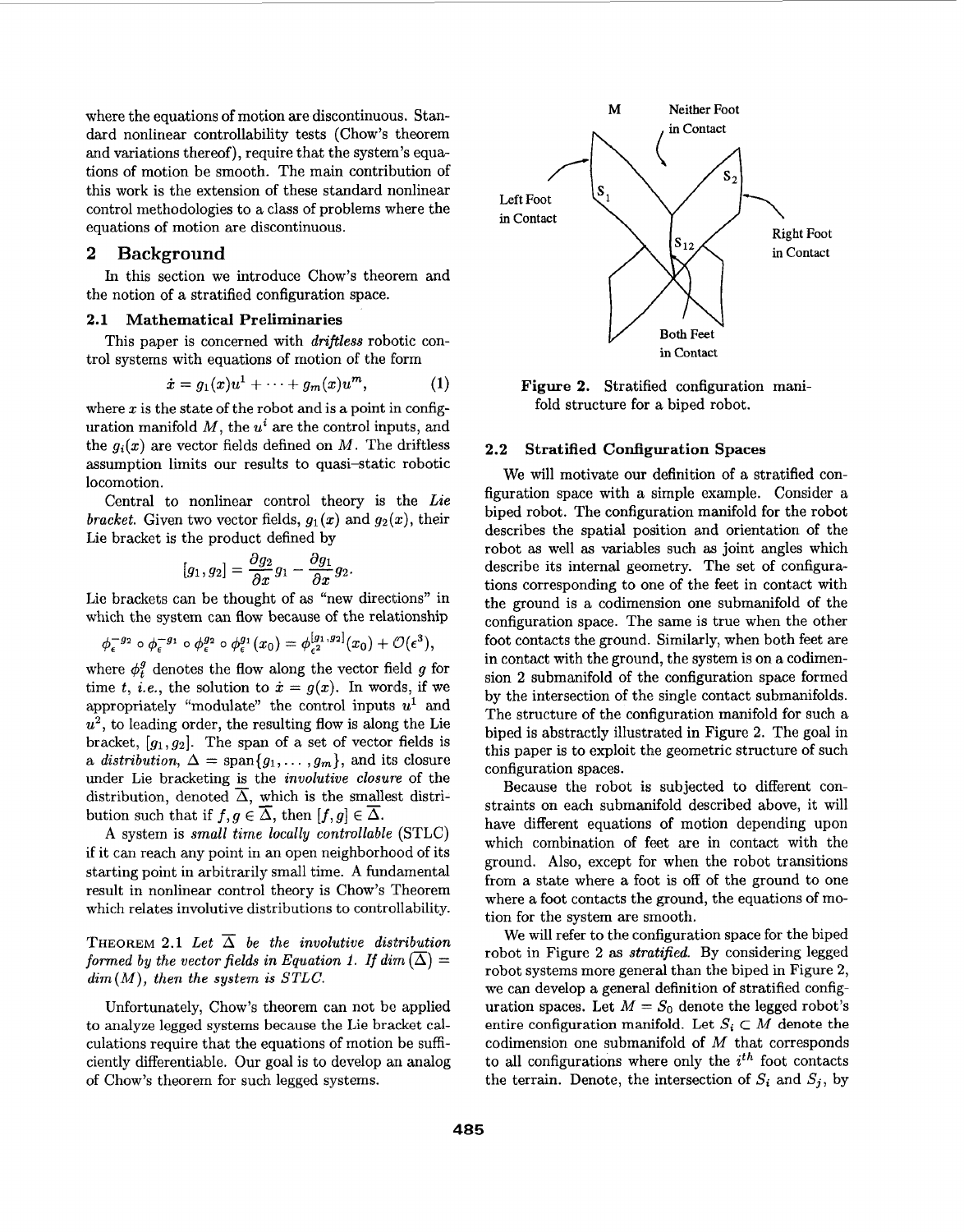<span id="page-2-0"></span>

**Figure 3.** Four Level Stratification

 $S_{ij} = S_i \cap S_j$ . The set  $S_{ij}$  corresponds to states where both the  $i^{th}$  and  $j^{th}$  feet are on the ground. Further intersections can be similarly defined in a recursive fashion:  $S_{ijk} = S_i \cap S_j \cap S_k = S_i \cap S_{jk}$ , etc. Note that the ordering of the indices is irrelevant, *i.e.*,  $S_{ij} = S_{ji}$ . We will refer to the submanifolds  $S_i$ , as well as their recursive intersections  $S_{ij}$ ,  $S_{ijk}$ , etc, as strata. We will term the lowest dimension stratum containing the point *x* as the *bottom stratum,* and any other submanifolds containing *x* as *higher strata.* When making relative comparisons among different strata, we wilI refer to Iower dimension strata as *lower strata,* and higher dimension strata as *higher strata.* Denote an arbitrary stratum by  $S_I = S_{i_1 i_2 \cdots i_n}$ ,  $I = \{i_1 i_2 \cdots i_n\}$ , and note that its codimension is  $n$ , the length of the multi-index subscript.

Figure 3 illustrates a stratification with four levels, which corresponds to the configuration space of a quadruped. In the figure, the nodes of the graph correspond to the different strata. The edges connecting the nodes indicate whether it is possible for the system to move from one stratum to another, *i.e.,* if the nodes are connected by an edge, then the system can move between the strata, if there is no edge, the system cannot move between the strata. While the figure simply illustrates edges between nodes only one level apart, multi-level jumps may be possible, in which case there would be an edge connecting strata that are more than one level apart.

DEFINITION **2.2: (GAIT)** 

A *gait* an ordered sequence of strata:

$$
\mathcal{G} = \{S_{I_1}, S_{I_2}, \dots, S_{I_n}, S_{I_{n+1}} = S_{I_1}\}.
$$
 (2)

where the first and last element are identical, indicating that the gait is a closed loop. The gait can be considered **as** a closed path through the graph structure in Figure **3.** 

In order for the gait to be meaningful, it must be possible for the system to switch from stratum  $S_{I_i}$  to  $S_{I_{i+1}}$  for each i. In Figure 3, this corresponds to each stratum  $S_{I_i}$  in the sequence being connected to  $S_{I_{i+1}}$ and  $S_{I_n}$  being connected to  $S_{I_1}$ . Limitations on gaits, such **as** stability requirements, could be expressed as limitations on the cyclic gait paths.

Whether a stratum is permissible partly depends upon whether the equations of motion for the system can be expressed **as** a kinematic system (recall Equation **l),** in a neighborhood of the point of interest. For example, for a biped robot, clearly if it lifts both feet off of the ground, it is not a kinematic system because the fact that gravity will make it fall back to the ground. For robotic systems, the possibility of movement from a higher to a lower stratum will be obvious in a given problem, since it will be obvious whether or not, from a given configuration, it is possible for the robot to move a foot to the terrain.

EXAMPLE **2.3** Section **4** investigates the hexapod example from [Figure](#page-4-0) **1** in detail, but here we illustrate one possible gait for it. Assume that the hexapod walked with a tripod gait moving legs **1-4-5** in unison and legs 2-3-6 in unison. This assumption reduces the high dimensional and complex graph structure of the system to a very low dimensional and simple one, as illustrated in Figure **4.** In the figure, the arrows show the cyclic path of the gait. It will always be possible for this system to move from a higher stratum  $(S_{145}$ or  $S_{236}$ ) onto the bottom stratum  $(S_{123456})$ , since the robot can always put its feet on the ground regardless of its configuration. *0* 



**Figure 4.** The Simplified Hexapod Graph

Associated with each stratum in a stratified system will be a **set of** equations of motion for the system. Since we consider driftless nonlinear systems, the equations of motion at  $x \in S_I$  are expressed as

$$
\dot{x} = g_{I,1}(x)u^{I,1} + \cdots + g_{I,n}{}_{I}(x)u^{I,n}{}_{I}.
$$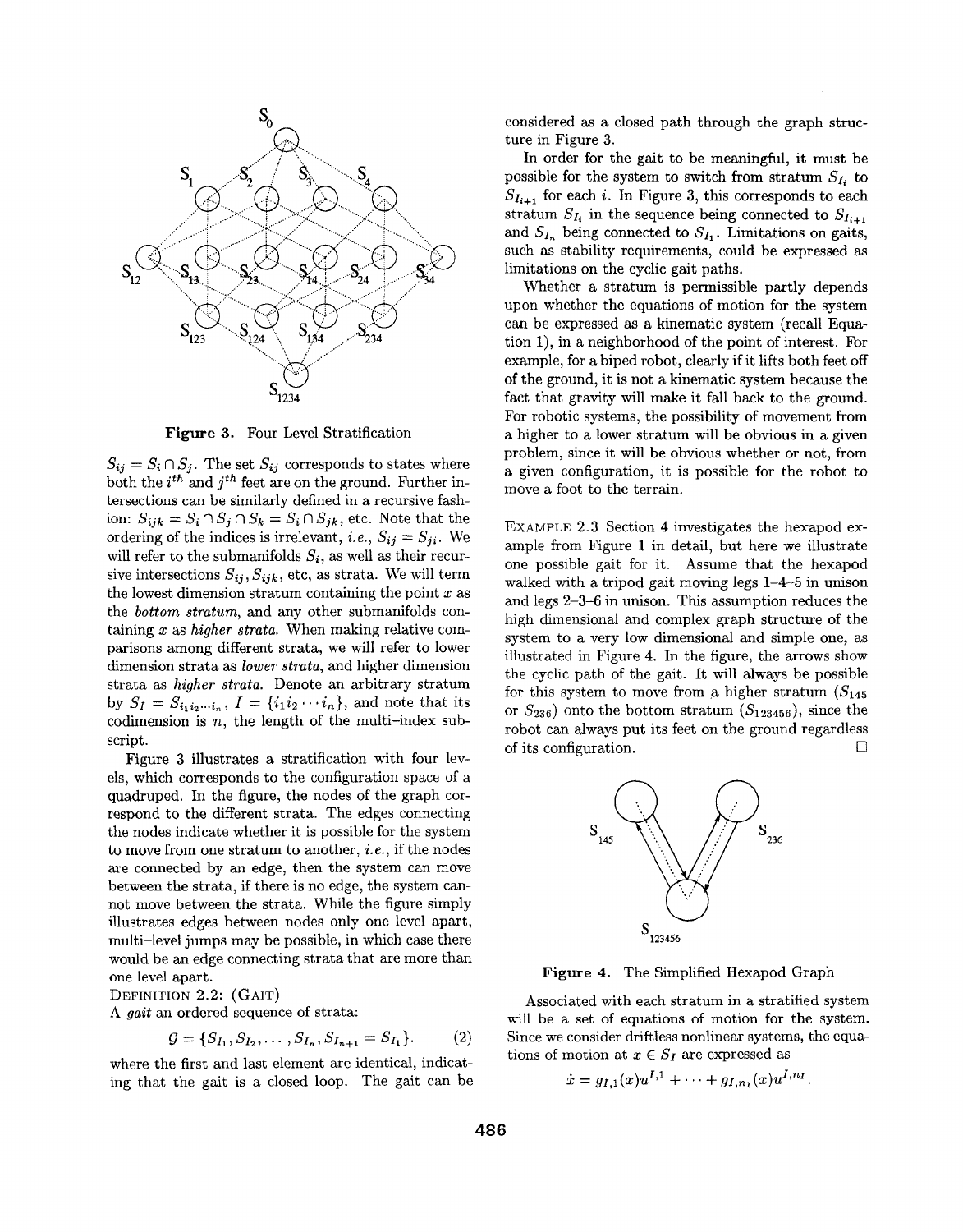The involutive closure of the distribution defined by The involutive closure of the distribution defined by<br>the span of these vector fields on *S<sub>I</sub>* will be denoted<br> $\overline{\Lambda}$ . We assume that the vector fields in the equations  $\overline{\Delta}_I$ . We assume that the vector fields in the equations of motion for any given stratum are well defined at all points in that stratum, including points contained in any substrata of that stratum. For example, the vector fields  $g_{0,i}(x)$  are well defined for  $x \in S_I$ . Note, however, that they do *not* represent the equations of motion for the system in the substrata, but, nonetheless, are still well defined as vector fields.

Finally, we assume that the only discontinuities present in the equations of motion are due to transitions on and off of strata. These correspond to states where one or more feet make or break ground contact. Specifically, vector fields defined on any stratum are assumed to be smooth when restricted to that stratum. When a configuration manifold is consistent with the above description, we will refer to it as a *stratified configuration manifold.* Generic quasi-static legged robotic systems have such a structure.

## **3 Gait Controllabilitytest footnote**

In a general stratified structure, there will be one bottom stratum, denoted  $S_B$ , defined by the intersection of all the codimension 1 strata in the configuration space. In Figure 3, this is stratum  $S_{1234}$  and for the hexapod example, this is stratum  $S_{12456}$ . For a legged robot, this bottom stratum corresponds to the set of points in the configuration space where all the feet are in contact with the ground.

Given an open set  $V \subseteq M$ , define  $R^V(x_0, T)$  to be the set of states *x* such that there exists  $u : [0, T] \rightarrow$ *U* that steers the control system from  $x(0) = x_0$  to  $x(T) = x_f$  and satisfies  $x(t) \in V$  for  $0 \le t \le T$ , where  $U$  is the set of admissible controls. Define

$$
R^{V}(x_0, \leq T) = \bigcup_{0 < \tau \leq T} R^{V}(x_0, \tau). \tag{3}
$$

We will refer to  $R^V(x_0, \leq T)$  as the set of states reachable up to time *T.* For gait controllability, the set of admissible controls must be consistent with the gait, *i.e.,* admissible control inputs must steer the the system through the sequence of strata that define the gait.

DEFINITION 3.1 *A gait,*  $G = \{S_{I_1}, S_{I_2}, \ldots, S_{I_n}, S_{I_1}\}$ *is gait controllable from xo if the reachable set*   $R^{V}(x_0, \leq T)$  contains a neighborhood of  $x_0$  for all  $neighborhoods \ V \ of \ x_0 \ and \ T > 0, \ where \ the \ neigh$ *borhood is open in the relative topology of the bottom stratum,*  $S_B$ *.*  $\Box$ 

To clarify the presentation, we make one technical assumption. Later we will discuss the conditions necessary to eliminate this assumption.

ASSUMPTION 3.2 If  $S_{I_{i+1}} \subset S_{I_i}$ , in the gait,  $\mathcal{G} =$  $\{S_{I_1}, S_{I_2}, \ldots, S_{I_n}, S_{I_1}\},\$  then  $S_{I_{i+1}}$  is a codimension one submanifold of  $S_{I_i}$ . In other words, multi-level "jumps" to lower level strata are not allowed. *0* 

Physically, this assumption requires that the robot put one foot down at a time instead of putting multiple feet down simultaneously.

Now, we construct the *gait controllability distribution,* which, in Proposition 3.3 will indicate whether the system is controllable. Recall that  $\overline{\Delta}_I$  is the involutive closure of the distribution  $\Delta_I$  defined by the vector fields which define the control system on stratum  $S_I$ . Given a gait,  $G$ , the gait distribution defined on the bottom stratum,  $S_{I_1} = S_B$ , is the distribution

$$
\mathcal{D}_m = \sum_{i=2}^m \mathcal{D}_{i-1} + (\overline{\Delta}_{I_i} \cap TS_B),
$$

where  $\mathcal{D}_1 = \overline{\Delta}_{I_1}$ .

The following Proposition is our main result.

**PROPOSITION** 3.3 *If* 

$$
\dim\left( {\cal D}_{n} \right)=\dim\left( T_{x}S_{B} \right),
$$

*then the system is gait controllable from x.* 

Proof: This proof is complete; however, a much more detailed version can be found in [10]. First, note that the dimension of the reachable set on any stratum,  $S_{I_i}$  is equal to the dimension of  $\overline{\Delta}_{I_i}$ . This follows directly from Frobenius' Theorem (see, *e.g.,* Theorem **4.4.7** of [ll]), or from the standard proof of Chow's theorem (see, **e.g.,** Proposition 3.15 of [12]).

To construct the reachable set on any stratum,  $S_i$ , consider the composition of flows of the form

$$
\mathcal{N}_m = \phi_{\epsilon_m}^{X_m} \circ \cdots \circ \phi_{\epsilon_1}^{X_1}(x_0),
$$

where  $\phi_t^X$  is the flow along the vector field X for time *t* and  $X_i \in \overline{\Delta}_{I_i}$ . A variety of arguments (such as the orbit theorem, Theorem **1** of Chapter 2 of [13]) show that this is an m-dimensional submanifold of  $S_{I_i}$ . If  $m < \dim(\overline{\Delta}_{I_i})$ , then there must be an  $X_{m+1} \in \Delta_{I_i}$ such that

$$
\mathcal{N}_{m+1} = \phi_{\epsilon_{m+1}}^{X_{m+1}} \circ \phi_{\epsilon_m}^{X_m} \cdots \circ \phi_{\epsilon_1}^{X_1}(x_0), \qquad (4)
$$

is an  $m+1$ -dimensional submanifold of  $S<sub>I<sub>i</sub></sub>$ . If this were not the case, then  $\overline{\Delta}_{I_i} \subset TS_{I_i}$ , which is a contradiction since this would require that the dimension of  $\overline{\Delta}_{I_i}$  be less than  $m$ . The reachable set is now constructed by extending it on a stratum-by-stratum basis through the **gait.** 

**LEMMA** 3.4 *In the construction of the reachable set, if*  $S_{I_i} \subset S_{I_{i+1}}$ *, then the dimension of the reachable*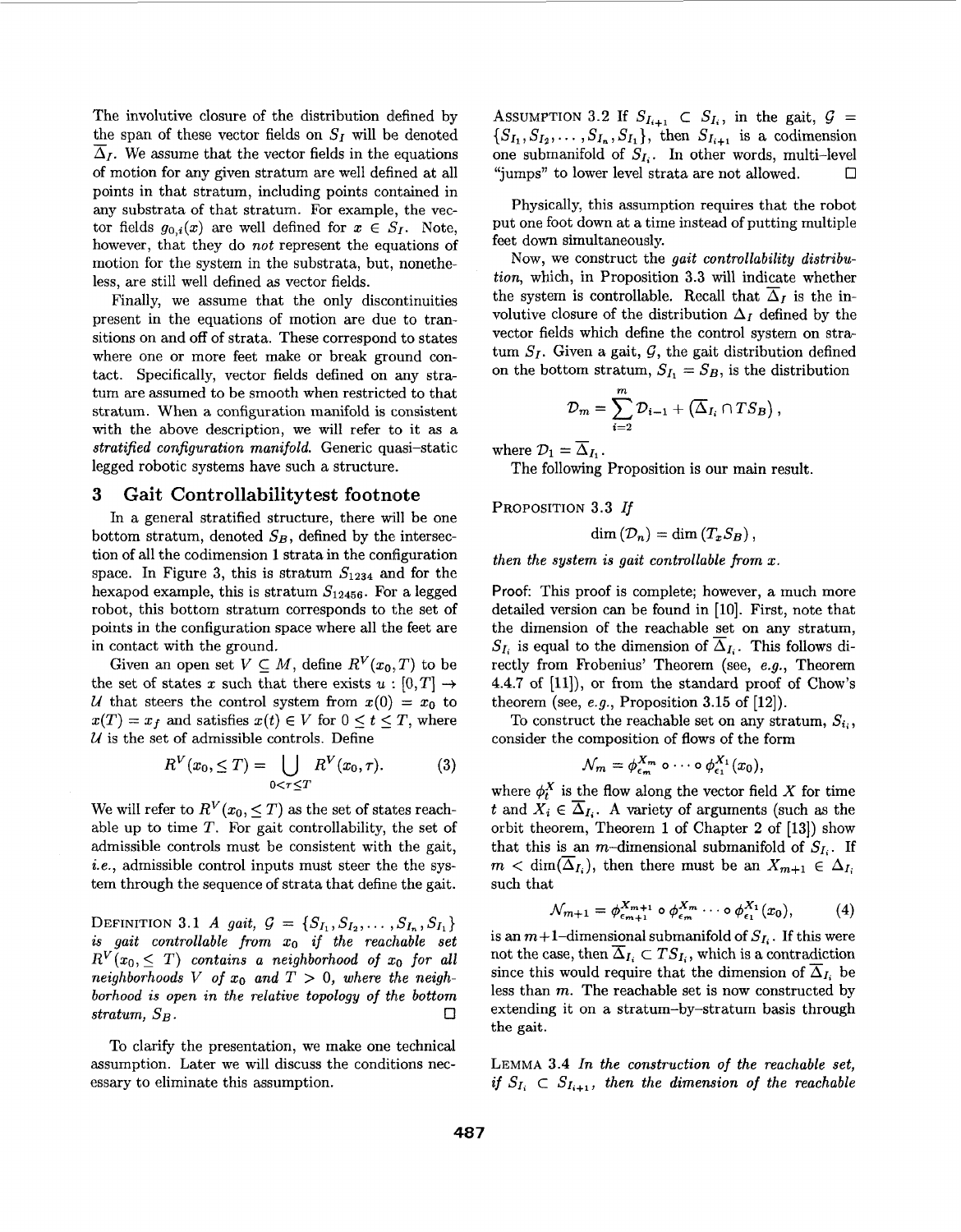<span id="page-4-0"></span>*set increases* **by** *the same amount as the increase in dimension between*  $\mathcal{D}_i$  *and*  $\mathcal{D}_i$  +  $\overline{\Delta}_{I_{i+1}}$ .

Proof: Let dim $(\mathcal{D}_{I_i}) = m$  and dim  $(\mathcal{D}_{I_i} + \overline{\Delta}_{I_{i+1}}) =$  $m + n$ , *i.e.*, the dimension increases by *n*. By the definition of a gait, there exists a vector field  $X_{off} \notin \mathcal{D}_{I_i}$ , that takes the system off of  $S_{I_i}$  into  $S_{I_{i+1}}$ . Now, on  $S_{I_{i+1}}$  by exactly the same argument as before, unless  $\overline{\Delta}_{I_{i+1}}$  is one dimensional, there must exist an  $X_{m+1} \in \overline{\Delta}_{I_{i+1}} \subset \mathcal{D}_{I_{i+1}}$  such that

$$
\mathcal{N}_{m+1} = \phi_{\epsilon_{m+1}}^{X_{m+1}} \circ \phi_{\epsilon_{off}}^{X_{off}} \circ \phi_{\epsilon_m}^{X_m} \cdots \circ \phi_{\epsilon_1}^{X_1}(x_0),
$$

is an  $m+2$ -dimensional manifold. Repeating this same argument for the existence of  $X_{m+2}, \overline{X_{m+3}, \ldots, X_{m+n}}$ gives the reachable set  $\mathcal{N}_{m+1} = \phi_{\epsilon_{m+n}}^{X_{m+n}} \circ \cdots \circ \phi_{\epsilon_{off}}^{X_{off}} \cdots \circ$  $\phi_{\epsilon_1}^{X_1}(x_0)$ , which is an  $m + n$ -dimensional manifold.  $\blacktriangledown$ 

LEMMA 3.5 *In the construction of the reachable set, if*  $S_{I_{i+1}} \subset S_I$ , *then the dimension of the reachable set* increases by the same amount as the increase in dimen*sion between*  $\mathcal{D}_{I_i}$  *and*  $\mathcal{D}_{I_i}$  +  $\overline{\Delta}_{I_{i+1}}$  *minus the difference between the dimensions of*  $S_{I_{i+1}}$  *and*  $S_I$ .

Proof: First, the reachable set must be restricted to the submanifold  $S_{I_{i+1}}$ . However, Assumption 3.2 implies that  $S_{I_i}$  and  $S_{I_{i+1}}$  intersect transversely. This is because  $S_{I_{i+1}}$  is a codimension 1 submanifold of the *M,* and, by the definition of a gait, the reachable set on  $S_L$  intersects it. The standard result for transverse submanifolds (Corollary 3.5.13 of  $[11]$ ),

$$
\mathrm{codim}\left(S_{I_i}\cap S_{I_{i+1}}\right)=\mathrm{codim}\left(S_{I_i}\right)+\mathrm{codim}\left(S_{I_{i+1}}\right),
$$

implies that the dimension of the reachable set decreases by one. Now, the increase in dimension due to the sum of  $\mathcal{D}_{I_i}$  and  $\mathcal{D}_{I_{i+1}}$  (restricted to  $S_{I_{i+1}}$ ), follows, again, from the argument before and in the previous lemma.  $\blacksquare$ 

It follows that in the construction of the gait distribution that the dimension of the reachable set will be the dimension of  $\mathcal{D}_n$ . If the first and last strata in the gait  $G$  is the bottom stratum, then the result follows since the reachable set it contained in  $S_B$  and has dimension equal to the dimension of  $S_B$ .

We assumed that if  $S_{I_{i+1}} \subset S_{I_i}$ , then the reachable set is transversal to the substratum,  $S_{I_{i+1}}$ . As noted, this is natural if dim  $(S_{I_{i+1}}) = \dim (S_{I_i}) - 1$ , which was assumed by Assumption **3.2.** This assumption can be relaxed to allow switches between strata with dimensions which vary by more than one as long **as** this transversality assumption is satisfied.

#### **4 AnExample**

The following example is adapted from Kelly and Murray **[7].** Consider the six-legged robot shown in

Figure **1.** Recall, as discussed in the introduction, it is not obvious that the robot can move in any direction.

Assume that the robot walks with a tripod gait, alternating movements of legs 1-4-5 with movements of legs 2-3-6. The equations of motion are

$$
\dot{x} = \cos \theta \left( \alpha(h_1)u^1 + \beta(h_2)u^2 \right)
$$
  
\n
$$
\dot{y} = \sin \theta \left( \alpha(h_1)u^1 + \beta(h_2)u^2 \right)
$$
  
\n
$$
\dot{\theta} = l\alpha(h_1)u^1 - l\beta(h_2)u^2
$$
  
\n
$$
\dot{\phi}_1 = u^1 \qquad \dot{h}_1 = u^3
$$
  
\n
$$
\dot{\phi}_2 = u^2 \qquad \dot{h}_2 = u^4
$$

where  $(x, y, \theta)$  represents the planar position of the center of mass,  $\phi_i$  is the front to back angular deflection of the legs,  $h_i$  is the height of the legs off the ground and 1 relates the rotation of the body to the leg deflection. The tripod gait assumption requires that all the legs in a tripod move with the same velocity  $\dot{\phi}_1 = \dot{\phi}_4 = \dot{\phi}_5$ and  $\dot{h}_1 = \dot{h}_4 = \dot{h}_5$ , and similarly for legs 2-3-6. The inputs  $u^1$  and  $u^2$  control the leg swing velocities, while the inputs  $u^3$  and  $u^4$  control the leg lifting velocities.

The functions  $\alpha(h_1)$  and  $\beta(h_2)$  are defined by

$$
\alpha(h_1) = \begin{cases} 1 & \text{if } h_1 = 0 \\ 0 & \text{if } h_1 > 0 \end{cases} \qquad \beta(h_2) = \begin{cases} 1 & \text{if } h_2 = 0 \\ 0 & \text{if } h_2 > 0 \end{cases}
$$

If all legs are in contact with the ground  $(S_{123456})$ , the equations of motion are

$$
\begin{pmatrix}\n\dot{x} \\
\dot{y} \\
\dot{\theta} \\
\dot{\phi}_1 \\
\dot{\phi}_2\n\end{pmatrix} = \begin{pmatrix}\n\cos\theta & \cos\theta & 0 & 0 \\
\sin\theta & \sin\theta & 0 & 0 \\
l & -l & 0 & 0 \\
1 & 0 & 0 & 0 \\
0 & 1 & 0 & 0\n\end{pmatrix} \begin{pmatrix}\nu^1 \\
u^2 \\
u^3 \\
u^4\n\end{pmatrix}
$$
\n(5)

where  $u^3$  and  $u^4$  are constrained to be 0. Note that if we let  $f$  represent the first column, and  $g$  the second column, then

$$
[f,g] = \begin{pmatrix} -2l\sin\theta \\ 2l\cos\theta \\ 0 \\ 0 \\ 0 \end{pmatrix}.
$$
 (6)

Clearly, on  $S_{123456}$ , we have generated enough directions to span the  $(x, y, \theta)$  directions, but not enough to span all the shape variables (the  $h_i$  and  $\phi_i$  directions) **as** well.

On  $S_{145}$ the equations of motion are

$$
\begin{pmatrix}\n\dot{x} \\
\dot{y} \\
\dot{\theta} \\
\dot{\phi}_1 \\
\dot{\phi}_2 \\
\dot{h}_2\n\end{pmatrix} = \begin{pmatrix}\n\cos\theta & 0 & 0 & 0 \\
\sin\theta & 0 & 0 & 0 \\
l & 0 & 0 & 0 \\
1 & 0 & 0 & 0 \\
0 & 1 & 0 & 0 \\
0 & 0 & 0 & 1\n\end{pmatrix} \begin{pmatrix}\nu^1 \\
u^2 \\
u^3 \\
u^4\n\end{pmatrix}
$$
\n(7)